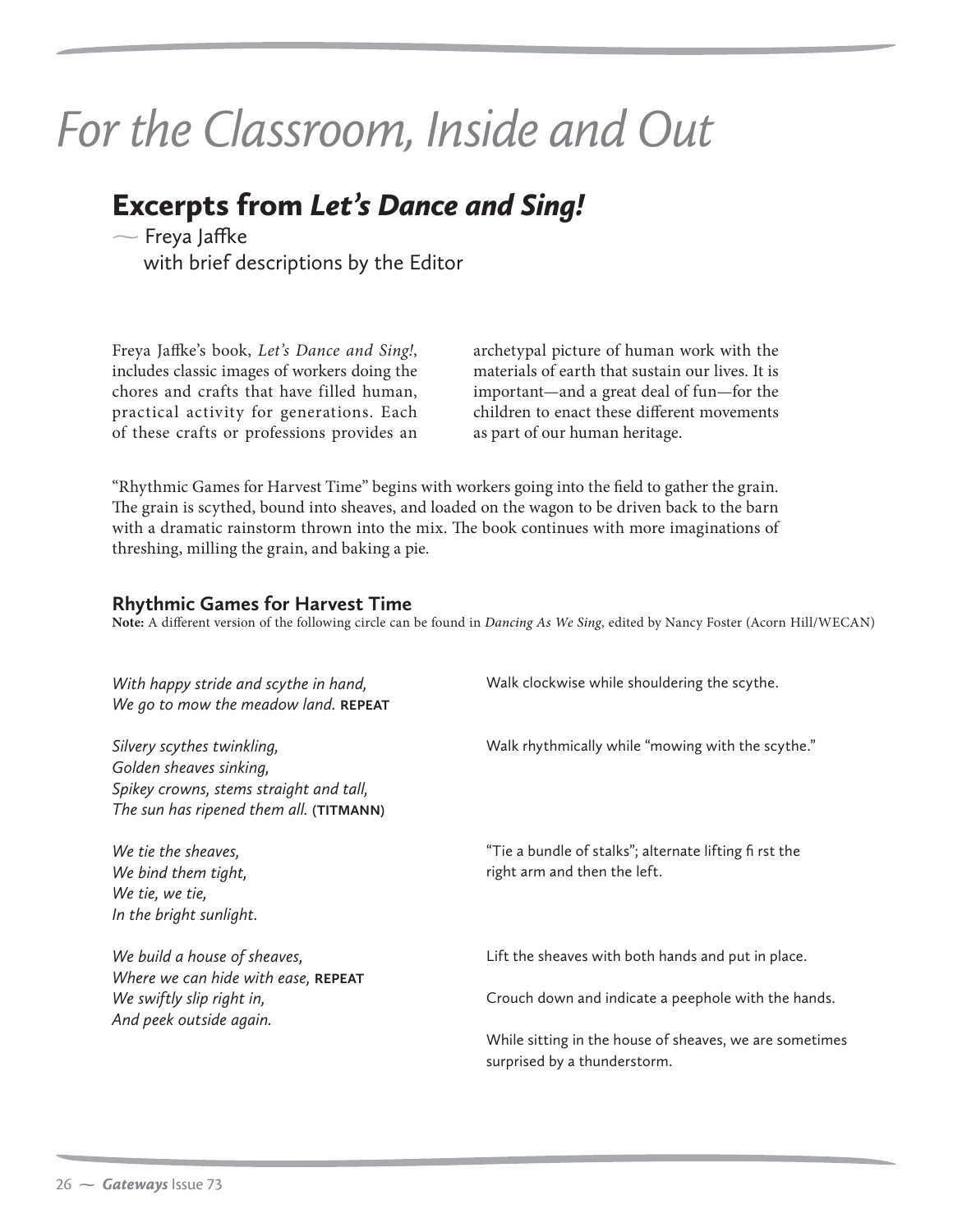Say each line twice, knocking on the floor each time:

*It's sprinkling ... It's sprinkling ... It's raining ... It's raining ... It's hailing ... It's hailing ... It's rumbling ... It's rumbling ... It's thundering ... It's thundering ... It's lightning ... It's lightning ... The friendly sun is shining again.*

*We load up the wagon with the golden crop,*

*And when we are done, we climb up on top.*

**REPEAT**

Gently tap index fingers together Gently tap all the fi ngers together, one after the other Knock fi nger knuckles together Clap with palms on the fl oor Drum with fi sts on the fl oor Quickly dart in the air with both index fingers Form a sun with both arms

If it is a heavy thunderstorm, the movements become strong too; small storms go with gentle movements.

In the distance, we hear the farmer's wagon coming.

A few "farmhands" stand to the side of the group "in the wagon" and catch the sheaves as they are tossed up. Everyone "jumps up."

Holding the reins with both hands, we walk and trot, taking the wagon back to the barn and singing: